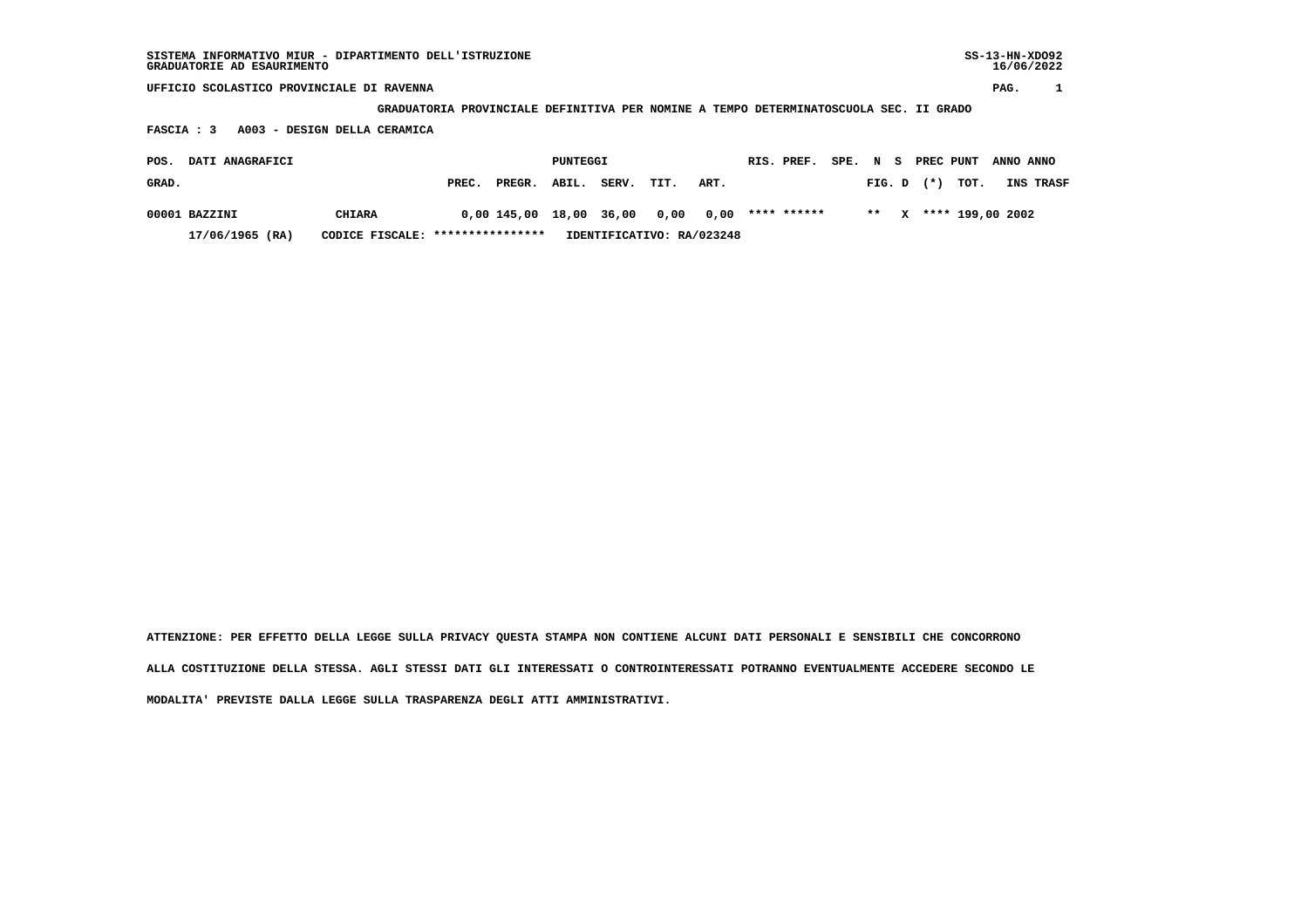**UFFICIO SCOLASTICO PROVINCIALE DI RAVENNA PAG. 2**

 **GRADUATORIA PROVINCIALE DEFINITIVA PER NOMINE A TEMPO DETERMINATOSCUOLA SEC. II GRADO**

 **FASCIA : 3 A008 - DISCIPLINE GEOMETRICHE, ARCHITETTURA, DESIGN D'ARREDAMENTO E SCENOTECNICA**

| <b>DATI ANAGRAFICI</b><br>POS. |                 |                                  |       |                                    | PUNTEGGI |       | RIS. PREF.                |      |             | SPE. N S PREC PUNT ANNO ANNO |  |                       |                  |
|--------------------------------|-----------------|----------------------------------|-------|------------------------------------|----------|-------|---------------------------|------|-------------|------------------------------|--|-----------------------|------------------|
| GRAD.                          |                 |                                  | PREC. | PREGR. ABIL.                       |          | SERV. | TIT.                      | ART. |             |                              |  | FIG. D $(*)$ TOT.     | <b>INS TRASF</b> |
|                                | 00001 FUCECCHI  | CRISTINA                         |       | $0.00$ 82.00 42.00 36.00 0.00 0.00 |          |       |                           |      | **** ****** | $***$                        |  | **** 160,00 2011 2011 |                  |
|                                | 24/12/1972 (SI) | CODICE FISCALE: **************** |       |                                    |          |       | IDENTIFICATIVO: RA/040708 |      |             |                              |  |                       |                  |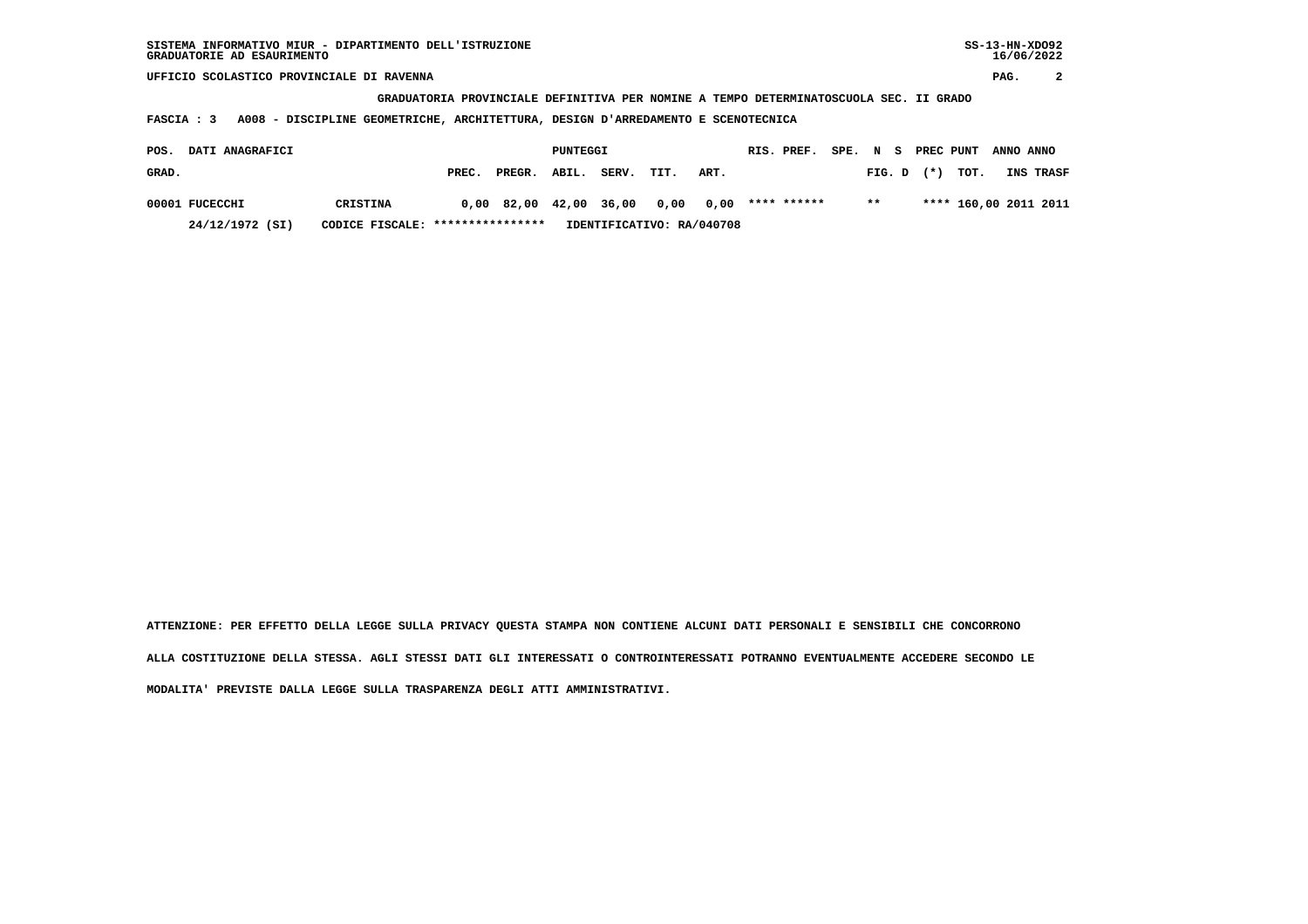| SISTEMA INFORMATIVO MIUR - DIPARTIMENTO DELL'ISTRUZIONE<br>GRADUATORIE AD ESAURIMENTO |                  |        |          |       |      |                           |  |             |          |        |   |           |                  | $SS-13-HN-XDO92$<br>16/06/2022 |           |  |  |
|---------------------------------------------------------------------------------------|------------------|--------|----------|-------|------|---------------------------|--|-------------|----------|--------|---|-----------|------------------|--------------------------------|-----------|--|--|
| UFFICIO SCOLASTICO PROVINCIALE DI RAVENNA                                             |                  |        |          |       |      |                           |  |             |          |        |   |           |                  |                                | 3         |  |  |
| GRADUATORIA PROVINCIALE DEFINITIVA PER NOMINE A TEMPO DETERMINATOSCUOLA SEC. II GRADO |                  |        |          |       |      |                           |  |             |          |        |   |           |                  |                                |           |  |  |
| A009 - DISCIPLINE GRAFICHE, PITTORICHE E SCENOGRAFICHE<br><b>FASCIA : 3</b>           |                  |        |          |       |      |                           |  |             |          |        |   |           |                  |                                |           |  |  |
|                                                                                       |                  |        |          |       |      |                           |  |             |          |        |   |           |                  |                                |           |  |  |
| DATI ANAGRAFICI<br>POS.                                                               |                  |        | PUNTEGGI |       |      |                           |  | RIS. PREF.  | SPE. N S |        |   | PREC PUNT |                  | ANNO ANNO                      |           |  |  |
| GRAD.                                                                                 | PREC.            | PREGR. | ABIL.    | SERV. | TIT. | ART.                      |  |             |          | FIG. D |   | $(*)$     | TOT.             |                                | INS TRASF |  |  |
| 00001 FOLI<br><b>IRENE</b>                                                            | 0,00             | 63,00  | 42,00    | 36,00 | 0,00 | 0,00                      |  | **** ****** |          | $* *$  | x |           | **** 141,00 2009 |                                |           |  |  |
| 08/05/1983 (RA)<br>CODICE FISCALE:                                                    | **************** |        |          |       |      | IDENTIFICATIVO: RA/038524 |  |             |          |        |   |           |                  |                                |           |  |  |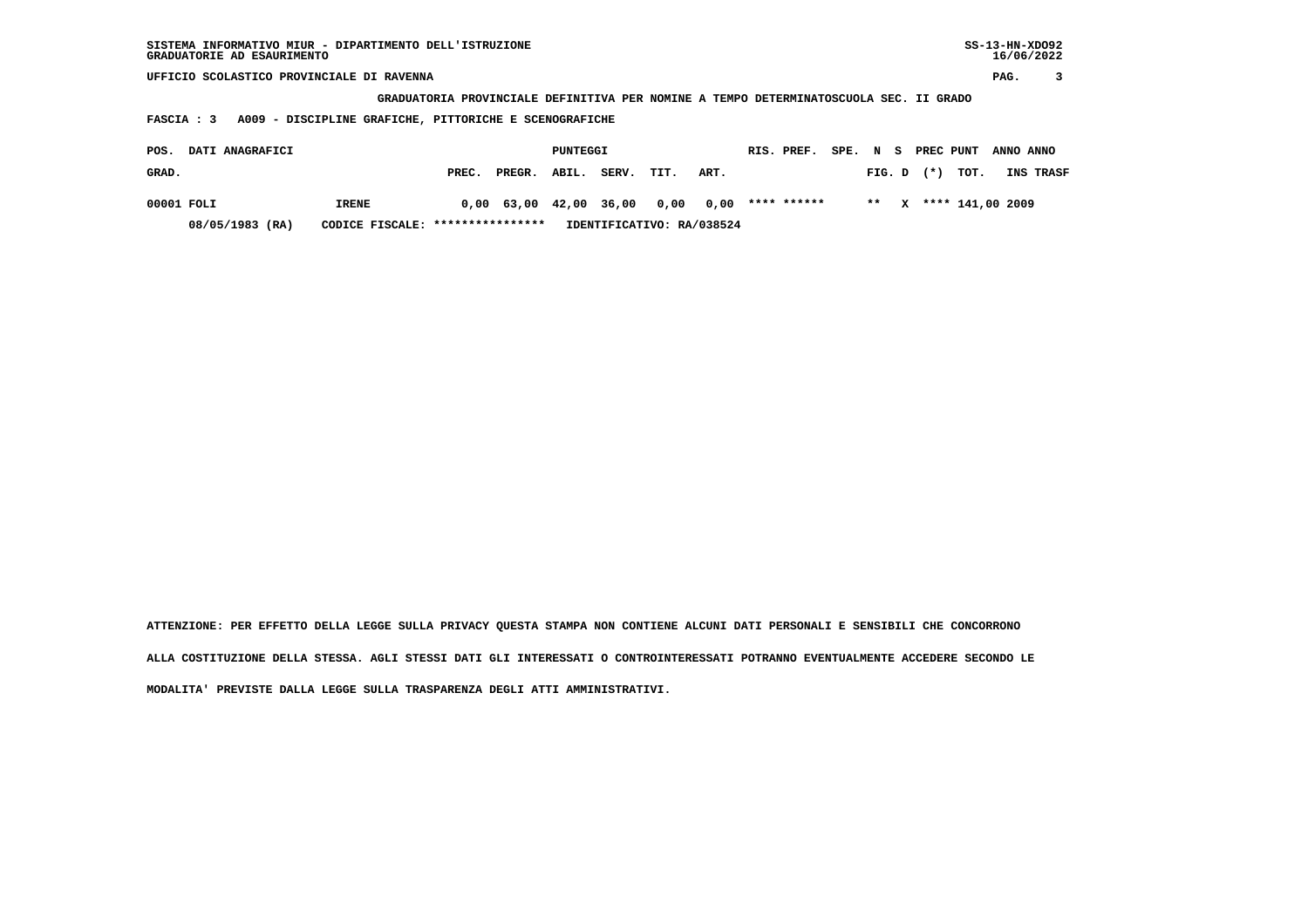**UFFICIO SCOLASTICO PROVINCIALE DI RAVENNA PAG. 4**

 **GRADUATORIA PROVINCIALE DEFINITIVA PER NOMINE A TEMPO DETERMINATOSCUOLA SEC. II GRADO**

 **FASCIA : 3 A046 - SCIENZE GIURIDICO-ECONOMICHE**

| POS.  | DATI ANAGRAFICI                                                                   |                                   |       |             |             | PUNTEGGI |                           |      |  |             | SPE. N S |        |   | PREC PUNT |                       | ANNO ANNO  |                  |
|-------|-----------------------------------------------------------------------------------|-----------------------------------|-------|-------------|-------------|----------|---------------------------|------|--|-------------|----------|--------|---|-----------|-----------------------|------------|------------------|
| GRAD. |                                                                                   |                                   | PREC. | PREGR.      | ABIL.       | SERV.    | TIT.                      | ART. |  |             |          | FIG. D |   | $(*)$     | тот.                  |            | <b>INS TRASF</b> |
|       | 00001 FABBRI                                                                      | <b>MARIA CRISTINA</b>             |       | 0,00 276,00 | 16,00 36,00 |          | 0,00                      | 0,00 |  | **** ****** |          | $***$  |   |           | **** 328,00 2000      |            |                  |
|       | 21/03/1966 (RA)<br>CODICE FISCALE: *****************<br>IDENTIFICATIVO: RA/020506 |                                   |       |             |             |          |                           |      |  |             |          |        |   |           |                       |            |                  |
|       | 00002 PRANTERA                                                                    | DANIELA TERESA                    |       | 0,00 106,00 | 16,00       | 36,00    | 0,00                      | 0,00 |  | **** ****** |          | $* *$  |   |           | **** 158,00 2011 2011 |            |                  |
|       | 03/10/1961 (CS)                                                                   | CODICE FISCALE: ****************  |       |             |             |          | IDENTIFICATIVO: RA/040859 |      |  |             |          |        |   |           |                       |            |                  |
|       | 00003 MAZZACURATI                                                                 | <b>AURA</b>                       | 0.00  | 0,00        | 42,00       | 36,00    | 0,00                      | 0,00 |  | **** ****** |          | $* *$  | x | ****      |                       | 78,00 2019 |                  |
|       | 16/10/1971 (BO)                                                                   | CODICE FISCALE: ***************** |       |             |             |          | IDENTIFICATIVO: RA/026279 |      |  |             |          |        |   |           |                       |            |                  |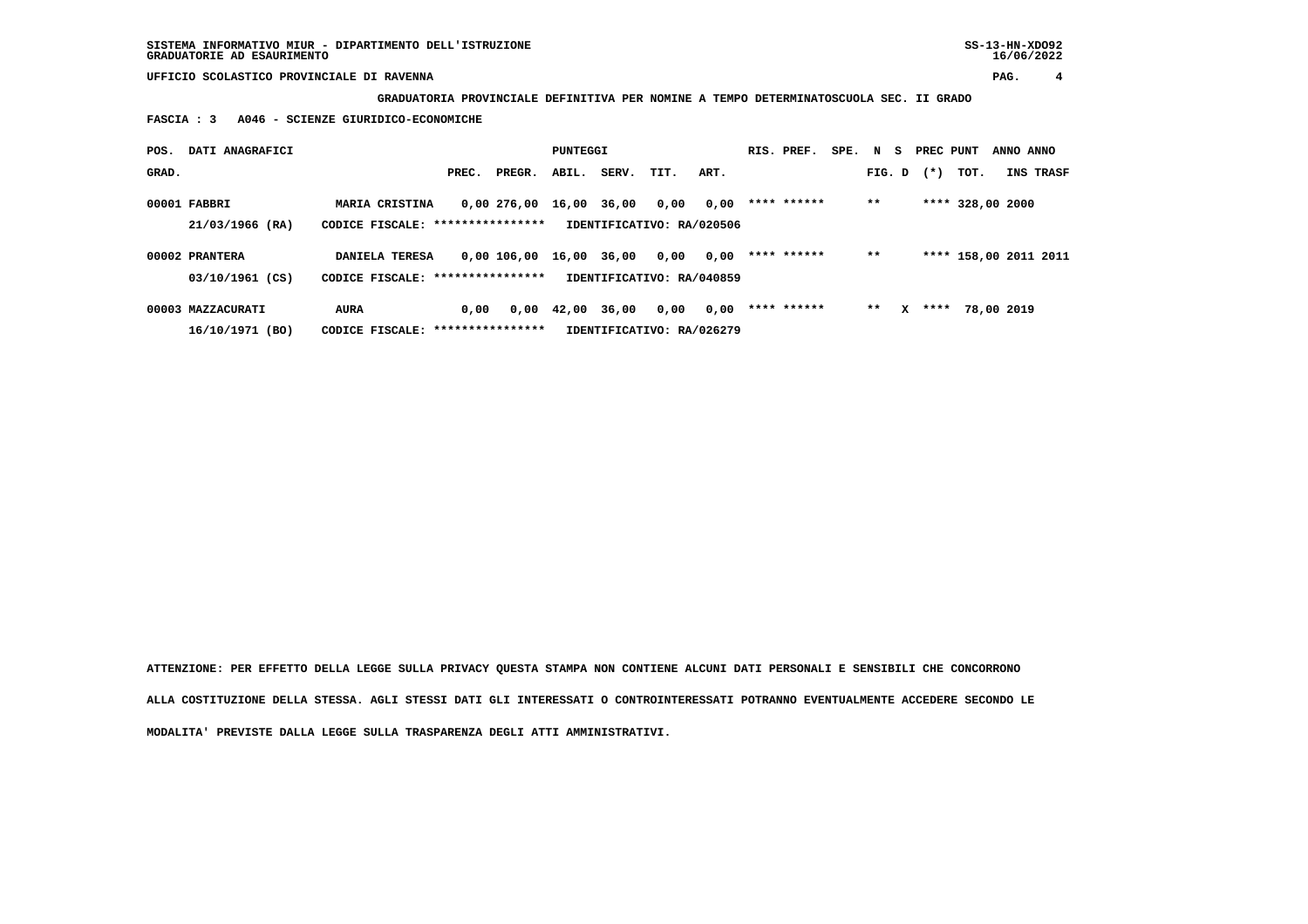**UFFICIO SCOLASTICO PROVINCIALE DI RAVENNA PAG. 5**

 **GRADUATORIA PROVINCIALE DEFINITIVA PER NOMINE A TEMPO DETERMINATOSCUOLA SEC. II GRADO**

 **FASCIA : 3 A054 - STORIA DELL'ARTE**

| POS.  | DATI ANAGRAFICI  |                                   |       |             |       | PUNTEGGI |                           |      |  | RIS. PREF.  | SPE. N S |        |   | PREC PUNT |                  | ANNO ANNO |                  |
|-------|------------------|-----------------------------------|-------|-------------|-------|----------|---------------------------|------|--|-------------|----------|--------|---|-----------|------------------|-----------|------------------|
| GRAD. |                  |                                   | PREC. | PREGR.      | ABIL. | SERV.    | TIT.                      | ART. |  |             |          | FIG. D |   | $(*)$     | тот.             |           | <b>INS TRASF</b> |
|       | 00001 ZANNONI    | <b>SARA</b>                       |       | 0,00 135,00 | 42,00 | 36,00    | 0,00                      | 0,00 |  | **** ****** |          | $* *$  | x |           | **** 213,00 2007 |           |                  |
|       | 03/05/1980 (RA)  | CODICE FISCALE: ****************  |       |             |       |          | IDENTIFICATIVO: RA/026428 |      |  |             |          |        |   |           |                  |           |                  |
|       | 00002 DE PASCALE | ANTONIA ANGELA                    |       | 0,00 80,00  | 16,00 | 36,00    | 0,00                      | 0,00 |  | **** ****** |          | $***$  |   |           | **** 132,00 2002 |           |                  |
|       | 02/10/1970 (SA)  | CODICE FISCALE: ***************** |       |             |       |          | IDENTIFICATIVO: RA/022976 |      |  |             |          |        |   |           |                  |           |                  |